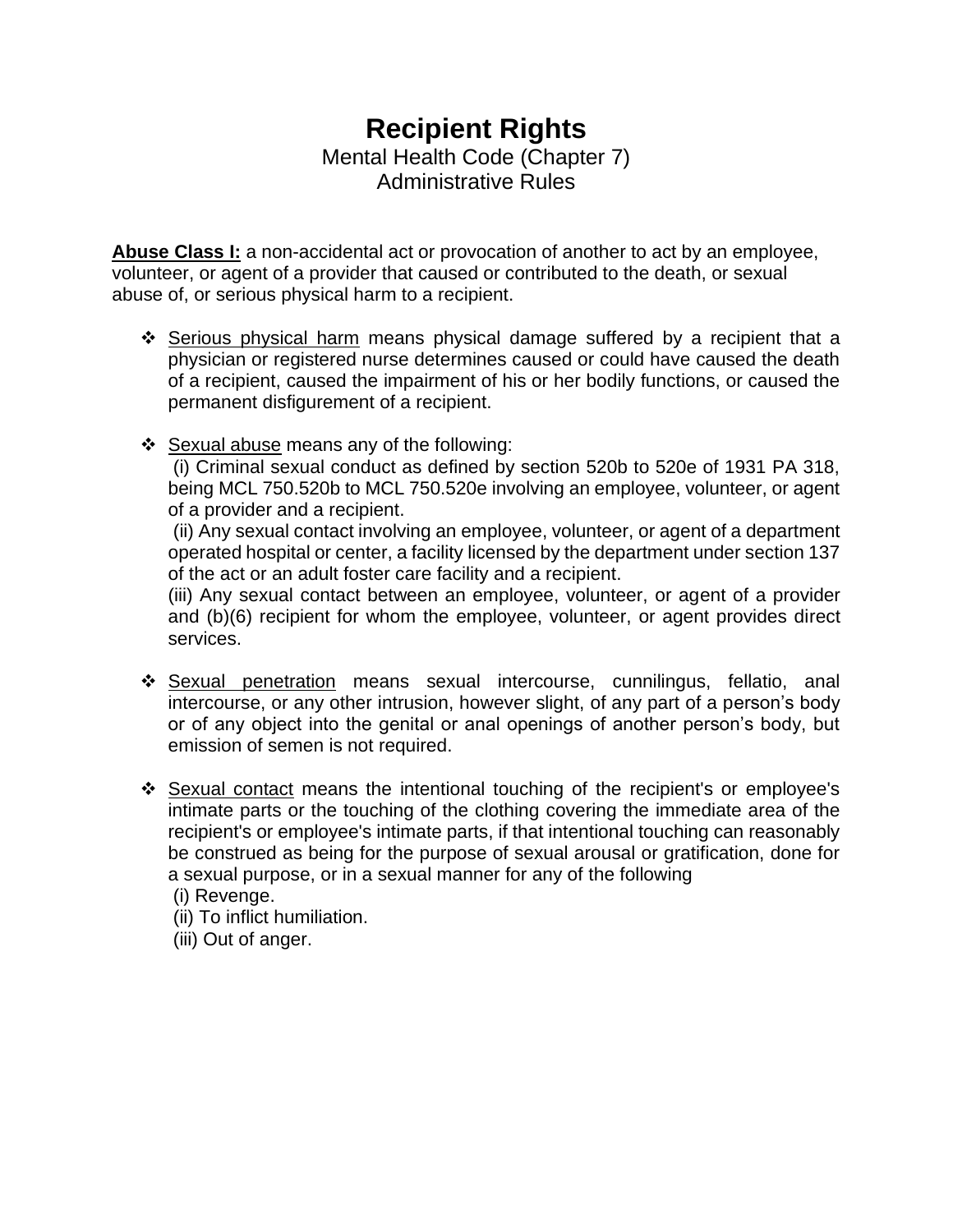#### **Abuse Class II:** any of the following:

- A non-accidental act or provocation of another to act by an employee, volunteer, or agent of a provider that caused or contributed to non-serious physical harm to a recipient.
	- ❖ Non-serious physical harm means physical damage *or what could reasonably be construed as pain suffered by a recipient* that a physician or registered nurse determines could not have caused, or contributed to, the death of a recipient, the permanent disfigurement of a recipient, or an impairment of his or her bodily functions.
- The use of unreasonable force on a recipient by an employee, volunteer, or agent of a provider with or without apparent harm.
	- $\div$  Unreasonable force means physical management or force that is applied by an employee, volunteer, or agent of a provider to a recipient in one or more of the following circumstances: (i) There is no imminent risk of serious or non-serious physical harm to the recipient, staff or others. (ii) The physical management used is not in compliance with techniques approved by the provider and the responsible mental health agency. (iii) The physical management used is not in compliance with the emergency interventions authorized in the recipient's individual plan of service.

(iv) The physical management or force is used when other less restrictive measures were possible but not attempted immediately before the use of physical management or force

- Any action or provocation of another to act by an employee, volunteer, or agent of a provider that causes or contributes to emotional harm to a recipient.
	- ❖ Emotional harm means impaired psychological functioning, growth, or development of a significant nature as evidenced by observable physical symptomatology and as determined by a mental health professional. AR330.7001(g)
- An action taken on behalf of a recipient by a provider who assumes the recipient is incompetent, despite the fact that a guardian has not been appointed, that results in substantial economic, material, or emotional harm to the recipient.
- Exploitation of a recipient by an employee, volunteer, or agent of a provider.
	- ❖ Exploitation means an action by an employee, volunteer, or agent of a provider that involves the misappropriation or misuse of a recipient's property or funds for the benefit of an individual or individuals other than the recipient. AR330.7001(h)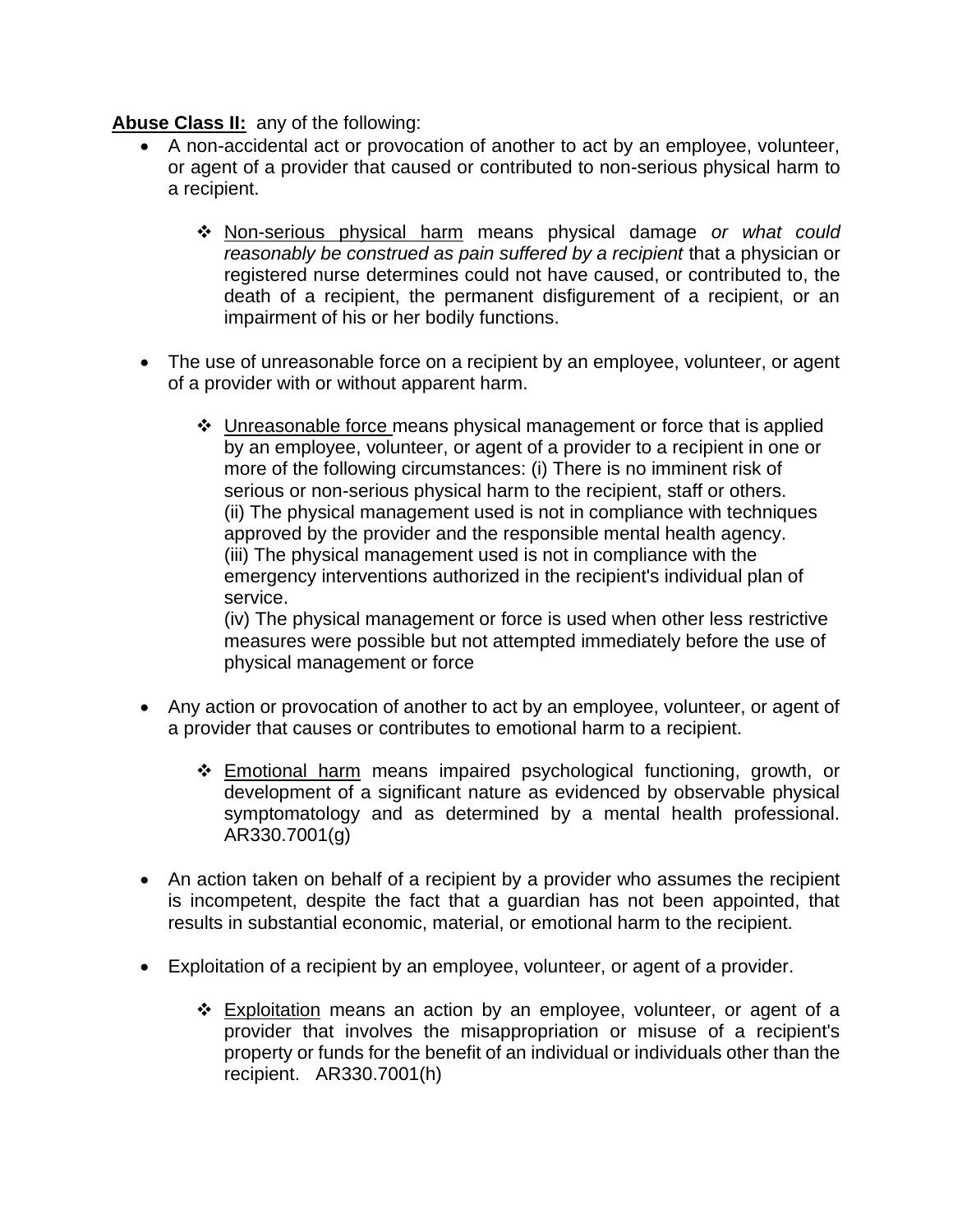**Abuse Class III**: the use of language or other means of communication by an employee, volunteer, or agent of a provider to degrade, threaten, or sexually harass a recipient.

- ❖ Threaten-telling someone that you will hurt them or cause them problems if they do not do what you want.
- ❖ Degrade: treat humiliatingly: to cause somebody a humiliating loss of status or reputation or cause somebody a humiliating loss of self-esteem; make worthless; to cause a person to feel that they or other people are worthless and do not have respect or good opinions of others. (syn) degrade, debase, demean, humble, humiliate. These verbs mean to deprive of self-esteem or self-worth; to shame or disgrace. (b) degrading behavior shall further define as any language or epithets that insult the person's heritage, mental status, race, sexual orientation, gender, intelligence, etc…
- ❖ Sexual harassment means sexual advances to a recipient, requests for sexual favors from a recipient, or other conduct or communication of a sexual nature toward a recipient.

**Neglect Class I**: either of the following:

- Acts of commission or omission by an employee, volunteer, or agent of a provider that result from noncompliance with a standard of care or treatment required by law, rules, policies, guidelines, written directives, procedures, or individual plan of service and that cause or contribute to serious physical harm to a recipient.
- The failure to report apparent or suspected abuse Class I or neglect Class I of a recipient.

**Neglect class II**: either of the following:

- Acts of commission or omission by an employee, volunteer, or agent of a provider that result from noncompliance with a standard of care or treatment required by law, rules, policies, guidelines, written directives, procedures, or individual plan of service and that cause or contribute to non-serious physical harm or emotional harm to a recipient.
- The failure to report apparent or suspected abuse Class II or neglect Class II of a recipient.

**Neglect class III**: either of the following:

• Acts of commission or omission by an employee, volunteer, or agent of a provider that result from noncompliance with a standard of care or treatment required by law, rules, policies, guidelines, written directives, procedures, or individual plan of service that either placed or could have placed a recipient at risk of physical harm or sexual abuse.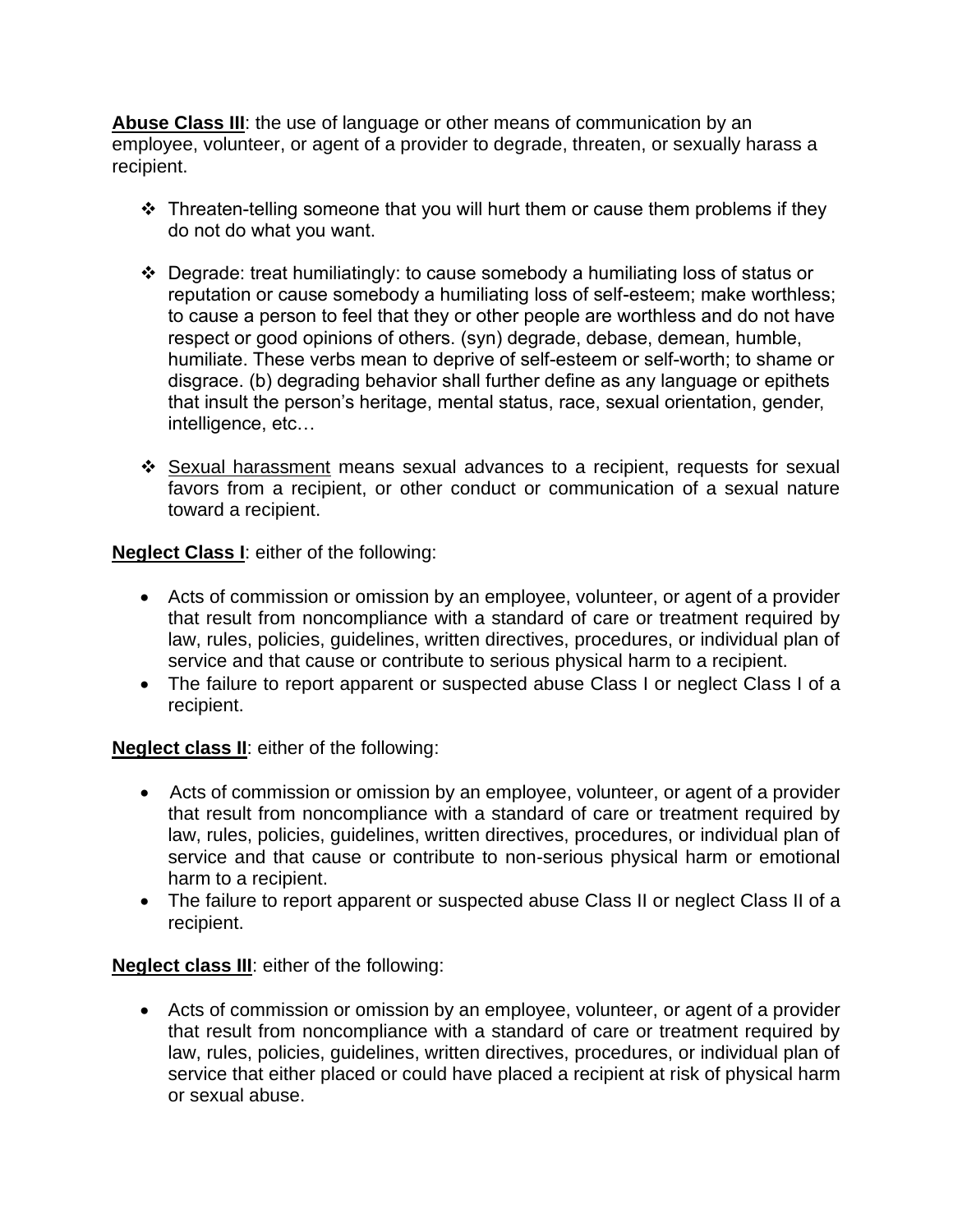• The failure to report apparent or suspected abuse Class III or neglect Class III of a recipient.

# **MANDATORY REPORTING**

# **IF YOU Suspect, are notified of, or witness ANY rights violation**

All employees, volunteers and agents of TBHS shall:

- Immediately report, verbally or in writing, any apparent or suspected rights violations to their supervisor and to the ORR.
- Safeguard recipients from abuse and/or neglect and act to obtain treatment for observed injuries and to prevent additional harm.
- Immediately report to their supervisor and to the ORR, verbally or in writing, when they witness, discover, or have reasonable cause to suspect, abuse or neglect of recipients.
- Assure a report is made to the designated law enforcement agency, as required by law (MCL 330.1723 Criminal Abuse).

#### **Confidentiality:**

Information in the record of a recipient, and other information acquired in the course of providing mental health services to a recipient, shall be kept confidential and shall not be open to public inspection. Except:

#### Mandatory Disclosure without consent

- **■** Information requested:
	- Through orders or subpoenas of a court of record (judge's order) or by the legislature unless privileged by law
	- By a prosecuting attorney for involuntary commitment proceedings
	- To comply with another provision of law, i.e. Duty to Warn
	- By MDHHS in order for it to discharge its responsibilities
	- By the Auditor General
	- By the surviving spouse, etc. of a recipient in order to apply for, or receive, benefits
	- By Michigan Protection and Advocacy Services in compliance with Federal law.
	- As necessary for treatment, coordination of care or payment for mental health services.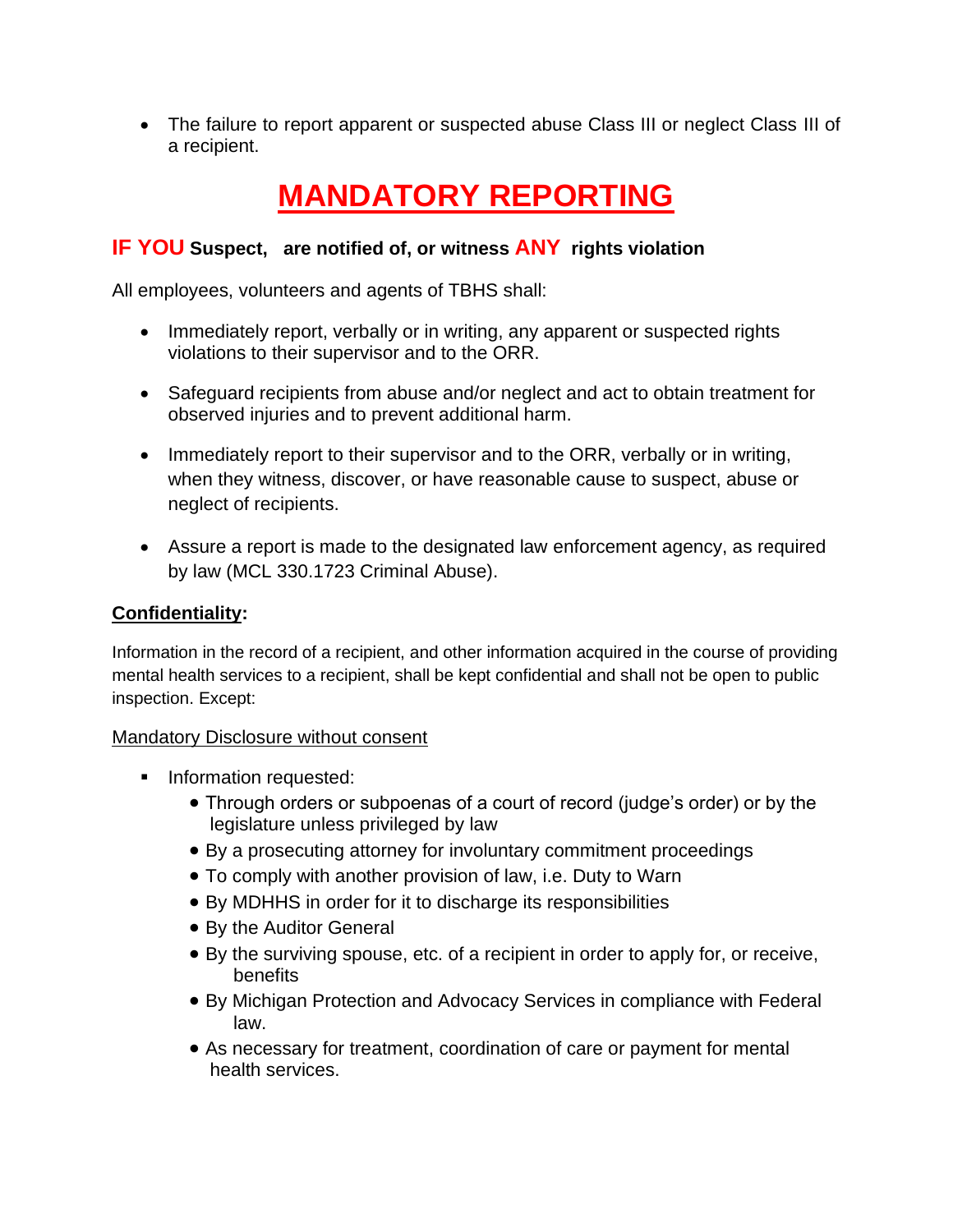#### Mandatory Disclosure with consent

- Case record information requested by a competent adult recipient (1748 (4))
- To an attorney representing a recipient with the consent of the recipient or his/her legal representative

#### Discretionary Disclosure without consent

- As necessary in order for the recipient to apply for or receive benefits (only if these benefits accrue to the provider for liability for payment of mental health services)
- As necessary for outside research, evaluation, accreditation, etc. *No recipient identifiers unless impracticable and in no circumstance where recipient may be harmed by identification*
- To providers of mental health services, health services, or a public agency if compelling need for disclosure based upon a substantial probability of harm to the recipient or others.
- To comply with MDHHS request under 1748a

#### Discretionary Disclosure with consent

▪ To the recipient (with a guardian) or guardian or parent of a minor recipient or another person or agency UNLESS in the written judgment of the holder of the record the disclosure would be detrimental to the recipient or others (discretion for detriment) [1748(6)]

#### **Dignity and Respect**

Dignity is the state or quality of being worthy of honor or respect.

Respect is to feel admiration for someone: to regard someone as being worthy of admiration because of good qualities: to act in a way which shows that you are aware of someone's rights, wishes, etc.

# **Family Rights**

- Treated with dignity and respect.
- Opportunity to provide information to treating professionals.
- Provided an opportunity to request and receive educational information about the nature of disorders, medications and their side effects, available support services, advocacy and support groups, financial assistance and coping strategies.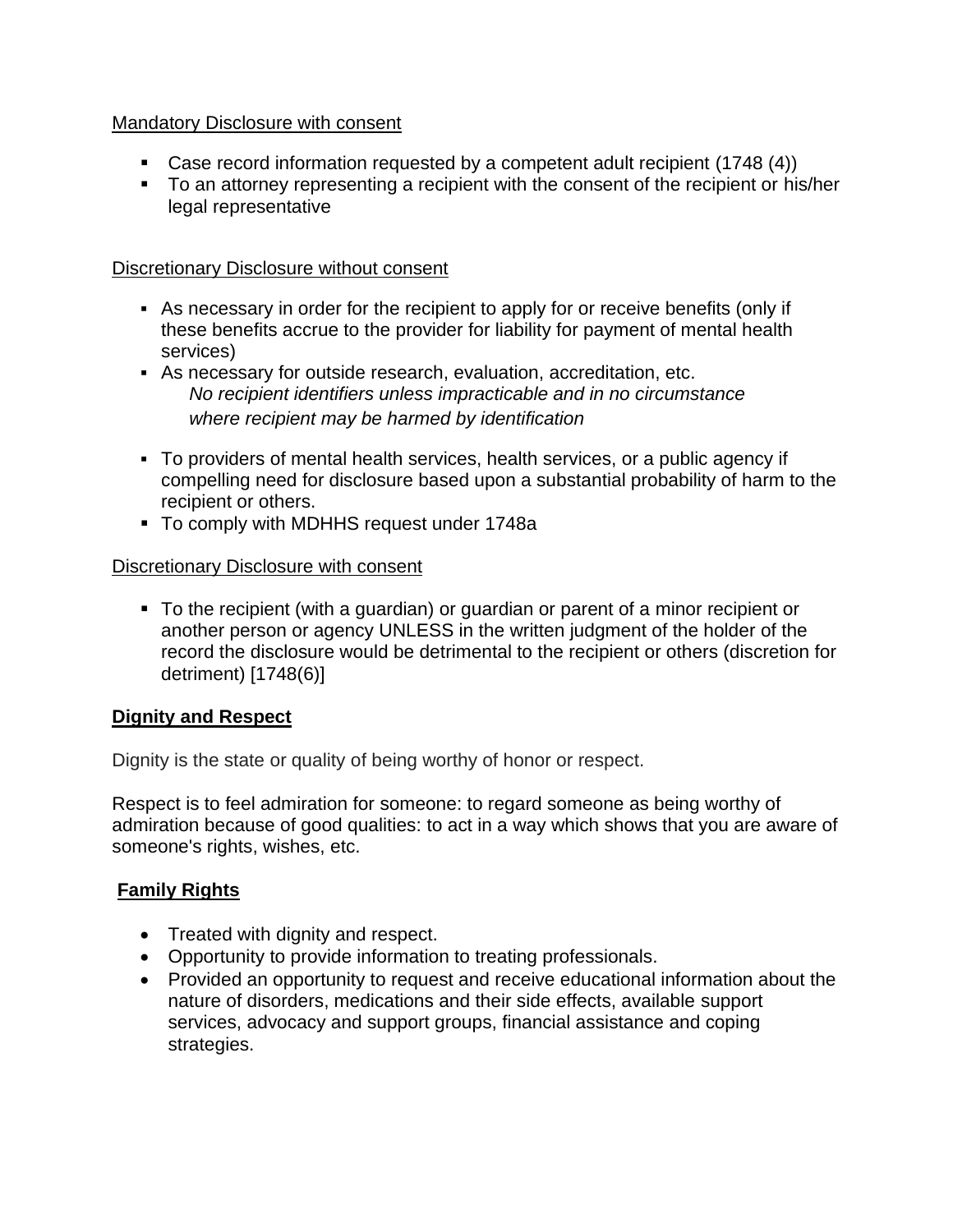# **Civil Rights**

- Permitted to exercise all rights, benefits and privileges that are not limited.
- Be presumed legally competent, unless a court appoints a guardian.
- Right to enter into a marriage contract or obtain/oppose a divorce
- Right to vote
- Right to access religious services and worship on a nondiscriminatory basis.
- Right to not have living area searched
	- ❖ Unless authorized in PCP
	- ❖ Contraband/property is in written policies/procedures or rules
	- ❖ Occurs in the presence of a witness
	- ❖ Recipient is to be present unless they decline
	- ❖ Documentation that includes-reason for the search, names of staff involved/witnessed, results of search/description of property seized

# **Communication and Visits**

- A resident is entitled to unimpeded, private, and uncensored communication with others by mail and telephone and to visit with persons of his or her choice, except when limitations per Behavioral Modification Plan. No limitations for communication with attorney/court.
- Correspondence can be conveniently and confidentially received and mailed, and by making space for visits available. Writing materials, telephone usage funds, and postage shall be provided in reasonable amounts to residents who are unable to procure such items.

#### **Financial Issues/Personal Property**

- A resident is entitled to receive, possess, and use all personal property/monies.
- Each facility shall provide a reasonable amount of storage space to each resident for his or her clothing and other personal property. The resident shall be permitted to inspect personal property at reasonable times.
- A facility may exclude particular kinds of personal property from the facility. Any exclusions should be in the Residential Agreement or within the IPOS
	- $\cdot$  In order to prevent theft, loss, or destruction of the property, unless a waiver is signed by the resident.
	- ❖ In order to prevent the resident from physically harming himself, herself, or others.
- A receipt shall be given to a resident and guardian if applicable for any of his or her personal property taken into the possession of the facility. Any personal property in the possession of a facility at the time the resident to whom the property belongs is released from the facility shall be returned to the resident.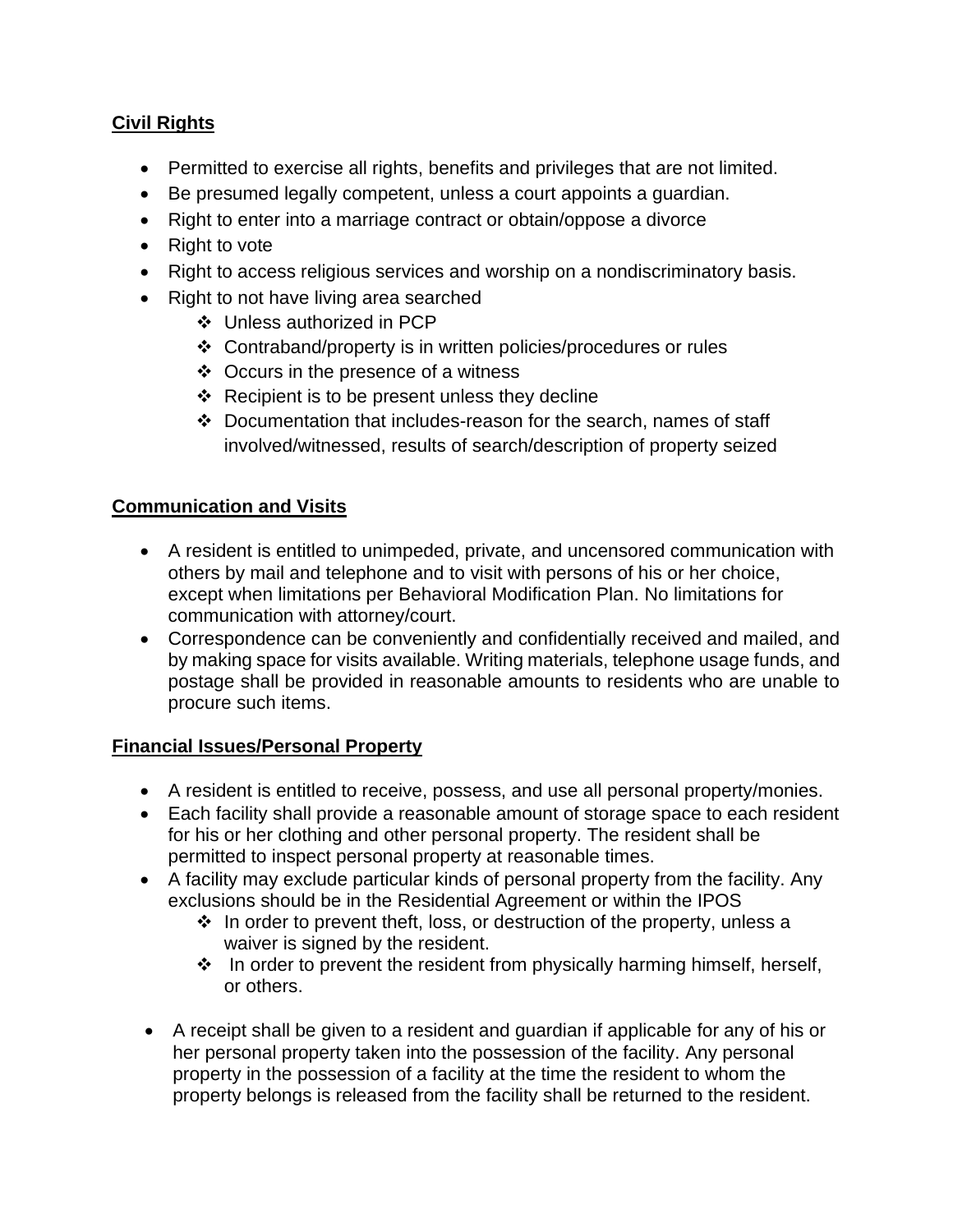#### **Freedom of Movement**

- The freedom of movement of a recipient shall not be restricted more than is necessary to provide mental health services to him or her:
	- ❖ to prevent injury to him or her or to others
	- ❖ to prevent substantial property damage
- In the PCP, Behavioral Modification Plan
- Reviewed and approved by Behavioral Treatment Plan Review Committee
- Reviewed on a regular basis
- Removed when no longer needed.

# **Limitations**

• Limitations: For an individual through a Behavioral Modification Plan based on their unique health and safety concerns

# **Medication Rights**

- Only administer medication per doctor's order
- Not use medication as punishment, for the convenience of the staff, or as a substitute for other appropriate treatment.
- Review the administration of a psychotropic medication
- Medication is administered by or under the supervision of personnel who are qualified and trained.
- Record the administration of all medication in the recipient's clinical record.
- Medication errors and adverse drug reactions are immediately and properly reported to a physician and recorded in the recipient's clinical record.
- Recipient has the right to refuse medication.

# **Person Centered Planning**

- Person-centered planning process is used to develop a written individual plan of services in partnership with the recipient.
	- ❖ Recipient decides the date, time, place and individuals invited to the PCP meeting.
- A preliminary plan shall be developed within 7 days of the commencement of services.
- The individual plan of services shall consist of a treatment plan, a support plan, or both.
	- ❖ A treatment plan shall establish meaningful and measurable goals with the recipient.
- The individual plan of services shall address, as either desired or required by the recipient, the recipient's need for food, shelter, clothing, health care, employment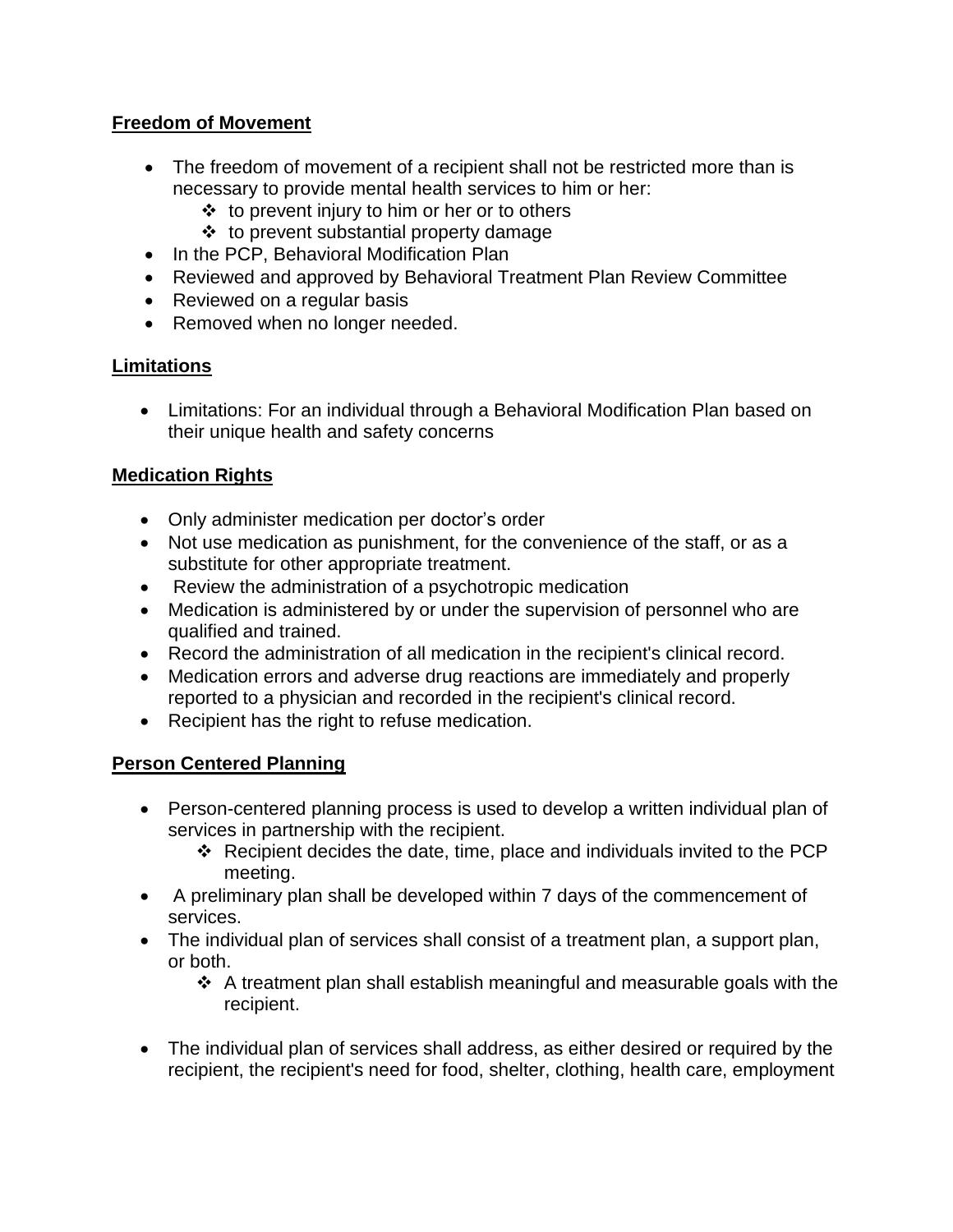opportunities, educational opportunities, legal services, transportation, and recreation.

- The plan shall be kept current and shall be modified when indicated.
- The individual in charge of implementing the plan of services shall be designated in the plan.
- If a recipient is not satisfied with his or her individual plan of services, the recipient, the person authorized by the recipient to make decisions regarding the individual plan of services, the guardian of the recipient, or the parent of a minor recipient may make a request for review to the designated individual in charge of implementing the plan. The review shall be completed within 30 days.
- An individual chosen or required by the recipient may be excluded from participation in the planning process only if inclusion of that individual would constitute a substantial risk of physical or emotional harm to the recipient or substantial disruption of the planning process. Justification for an individual's exclusion shall be documented in the case record.

# **Photographs, Fingerprinting, One-way glass, Taping**

- A recipient of mental health services shall not be fingerprinted, photographed, audiotaped, or viewed through a 1-way glass except in the circumstances and under the conditions set forth in this section. As used in this section, photographs include still pictures, motion pictures, and videotapes.
- Fingerprints, photographs, or audiotapes may be taken and used and 1-way glass may be used in order to provide services, including research, to a recipient or in order to determine the name of the recipient only when prior written consent.
- Fingerprints, photographs, or audiotapes taken in order to provide services to a recipient, and any copies of them, shall be kept as part of the record of the recipient.
- Fingerprints, photographs, or audiotapes taken in order to determine the name of a recipient shall be kept as part of the record of the recipient, except that when necessary the fingerprints, photographs, or audiotapes may be delivered to others for assistance in determining the name of the recipient. Fingerprints, photographs, or audiotapes so delivered shall be returned together with copies that were made. An individual receiving fingerprints, photographs, or audiotapes shall be informed of the requirement that return be made. Upon return, the fingerprints, photographs, or audiotapes, together with copies, shall be kept as part of the record of the recipient.
- Fingerprints, photographs, or audiotapes in the record of a recipient, and any copies of them, shall be given to the recipient or destroyed when they are no longer essential in order to achieve 1 of the objectives set forth, or upon discharge of the resident, whichever occurs first.
- Photographs may be taken for purely personal or social purposes. A photograph of a recipient shall not be taken or used under this subsection if the recipient has indicated his or her objection.